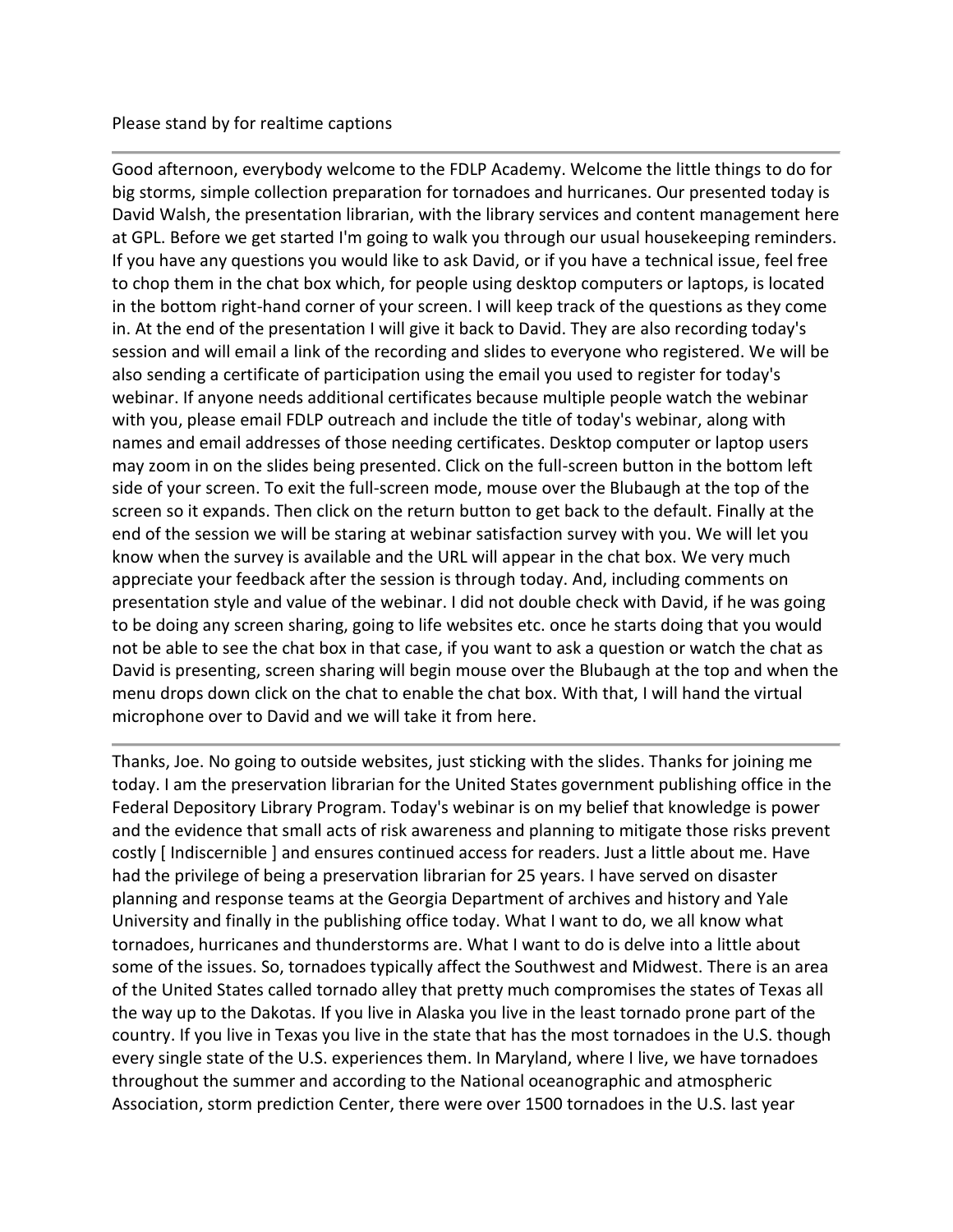alone. And, as they track this over time, the number of tornadoes is increasing. These typically develop when warm, moist air mixes with cooler Aaron creates a vortex which eventually reaches a speed as it spirals down to the ground. The good part is the National Weather Service issues watches and warnings and most tornadoes touchdown in the middle of fields and don't do any damage. However there are a few that do land in urban areas and do extensive damage. Hurricanes are the deadliest of storms and they are the costliest. Typically 2 - 3 in nature each season, minor ones typically occur throughout hurricane season which is June 1st through November 30th. They arise out of tropical storms and according to the National Weather Service there is 69% of ability of a major hurricane in the year 2020. Puerto Rico is still recovering from a major hurricane, Maria, that hit in 2017. Again hurricanes are driven by the heat energy in the ocean mixing with cooler air in the atmosphere. A lot of interesting things you can read about hurricanes of the tropical weather assignment research Center sponsored by Colorado State University.

Hurricanes, other than being named after people, for our benefit they are classed by spin speed. Within each class something weather watcher is developed about 50 or 60 years ago to try to describe potential damaging effects you will hear the hurricane is a category one storm and though hurricanes typically affect coastal regions because they come out of the ocean, the effects of wind and torrential rain that results from storms can cause major damage and flooding far inland and the wind speed from a category one hurricane is still quite powerful. Enough to cause damage to roofs, windows and the real damage to flooding. Thunderstorms can spawn tornadoes. They are the most common type. Because they come so often and are so localized the effects of damage they can rot may not be widely reported. A lot of the thunderstorms create down bursts of damaging [ Low volume - Indiscernible ], they are not tornadoes but they tend to have a twisting motion, snapped trees and can cause flash floods wear a season of rainfall, 4- 5 inches of rainfall in a short period of times, flash flooding is typically worse in urban areas where most laborers are, because of impervious cover a lot of concrete, blacktop not many places for rain to run off to accept in the sewage system and rain gutter systems that were designed at a time when storms were not as violent. What seems to be happening is systems in buildings are overwhelmed by torrential rains that fall happily we live in an era where we can know about storms the instant they happen instead they begin to form. We can be informed about the storms long before they reach us and also learn what to expect from past storm damage and experiences. These websites provide lots of data about tracking storms, how storms behave, what they are like, what damage occurred from past storms things like that the type of damage that can befall a library these are the forecasting websites were used to find data about storms and how the government tracks them. The type of damage that typically will fall libraries is really three different categories and typically we are talking about minimal damage to the building. But the storms, WHETHER a tornado, hurricane or thunderstorm, typically just does enough damage to the systems in the building due to outages or compromising mechanical things or overwhelming drains and outsize drainage to cause flooding and if the power is out in a minimal situation high humidity with no air circulation may cause mold to bloom on collections. Moderate damage may result from torrential rain backing into plumbing drains. This actually happened in the library I worked out. So much water went roaring down that the intense thunderstorm backed up through the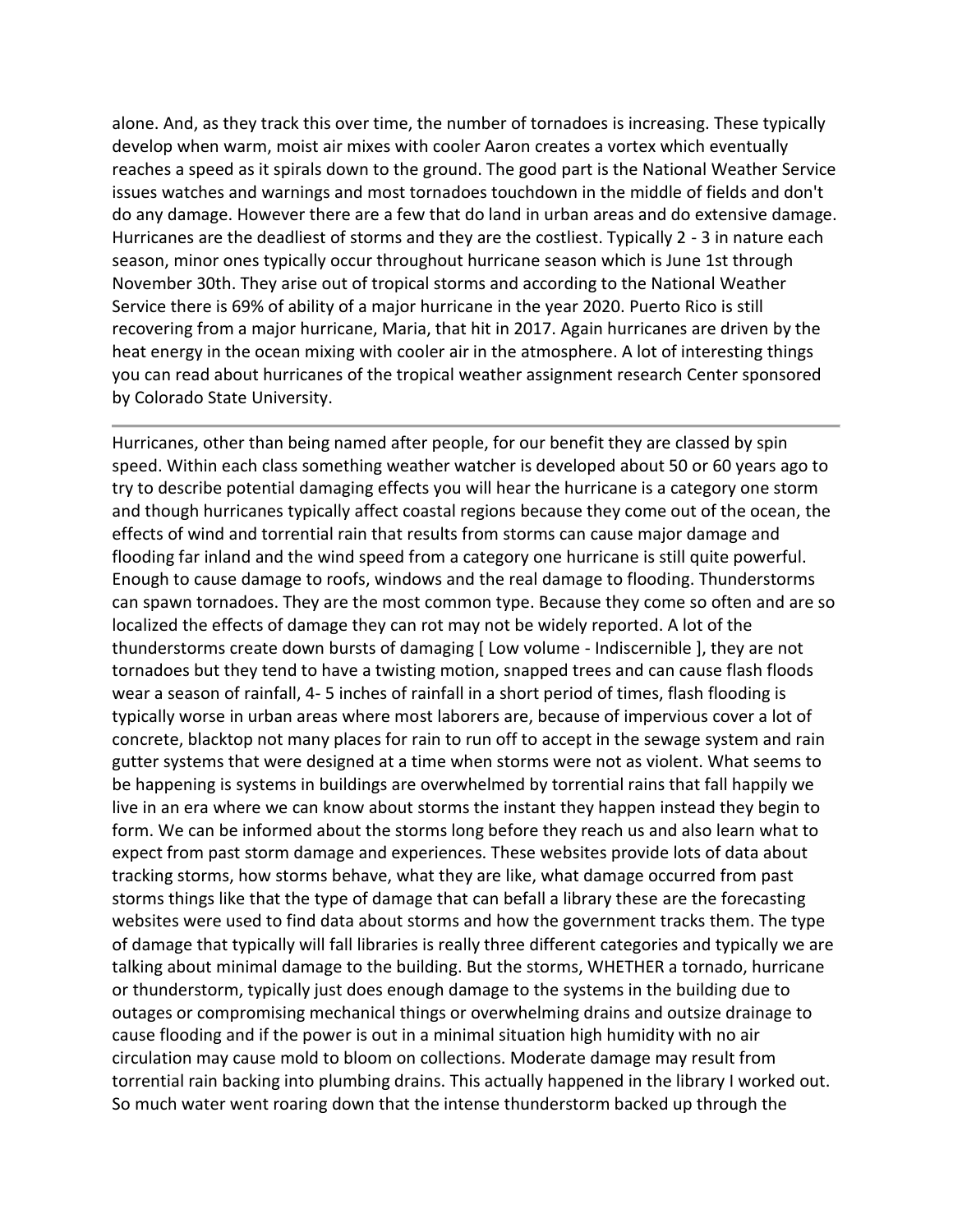plumbing and came out in restrooms and sinks. And floor drains in the basement. And flooded the basement with 6 - 7 inches of water. Because of the high [ Low volume - Indiscernible ] to moderate damage windows maybe blown out. Once a window was out and a large window typically most libraries have, there are more modern buildings, then you seriously compromised the ability of the building to maintain any kind of climate control. Again you've got high humidity and temperatures that can cause mold to begin blooming in addition to whatever water came in to the building from the window being blown out in the first place. Had of course nearby collections are inevitably going to be damaged. Severe is the least likely Kaiser of damage which the tornado or an intense storm was able to significantly damage the roof that the water is coming in the building or windows were blown out or the collection itself is getting so blown up floodwater coming into the building fortunately does not happen that often, but does happen. Again, it is the overwhelming of mechanical structures of the building that protect the collection and the people inside, provide a barrier from the outside environment and the storm the damages that building envelope through wind overwhelming mechanical systems, cutting power were physically damage buildings. So with all of these different risks from these storms in mind, we can go to a risk assessment for the library building collections, and other areas.

Unless you libraries on Minecraft, you're probably well aware of the building is in perfect. It may have some well-known issues. The age of the building, the type of the structure, the type of the roof. How that roof drains. Flat roof strained very differently than pitched roofs. Are Windows small older building with smaller windows or larger building were windows on the whole section of the wall. The location also plays a part in assessing risk. You may discover that your building is actually in a floodplain and the link I have included on the slide there allows you to type in the address of your library, home or any building you want to check on, and it will tell you what the likely risk of flooding is based on data added to the maps. Flat roofs also are concerned because they collect leaves and other debris which can clog roof drains and under roof flashing at the edge. While your library may not be at risk of hurricane, you maybe surprised to find it fact that your building is in a floodplain. Floodplain data is changing again because of the increasing violence of storms and occurrence. You typically hear this area has had their 100 year flood meaning the typically it will be 100 years before something like this would've happened. But, the other issue typically is these floods are happening more often. Floods that were considered to be an extremely rare occurrence because of the violence of the flood, the storm that produced it they are happening more frequently. Depending on the age of our building what the urban infrastructure is surrounded, any issues that affect that, any issues that are a weak point, the storm will exacerbate the damage resulting from that leak and flood. The collection inside the building is also something we need to assess the risks of. What makes up your collection? Do you have special collection items or research collection valued by researchers valued by users? Are those collections in a room near windows? Specifically a large window do you have collections in a basement area that might flood do you have items that are old and less easily replaced? Do you have items with historical artifactual value? Do you know where these collections are in your library building? Do you also know how your library is insured? You self-insured? Is the collection included in the insurance. There have been occasions where libraries have discovered their collection, the value that collection is based on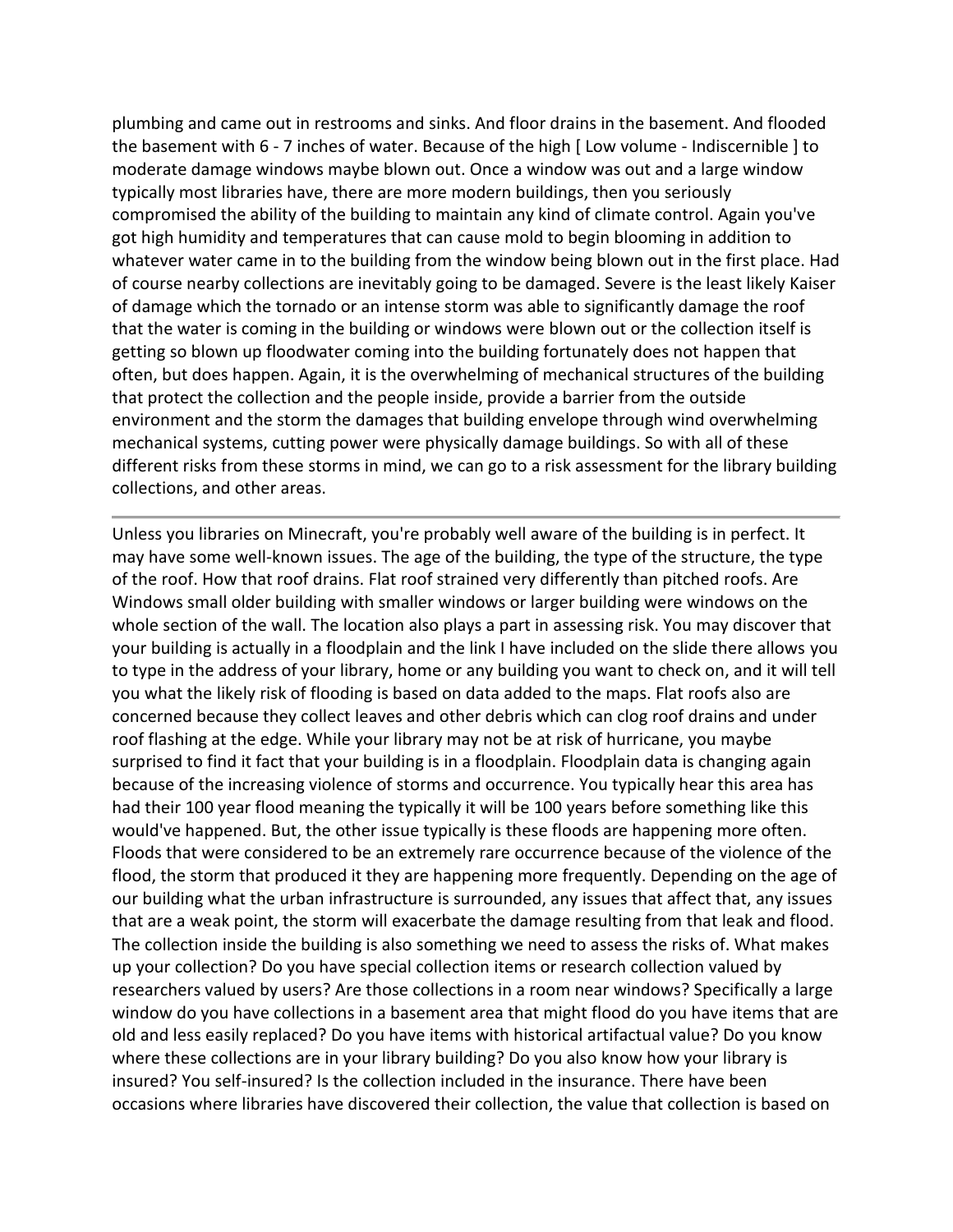very old estimates in terms of placement. And you might discover artifactual collections are things with very high value may not be in fact covered by the volume replacement value they want to give you to restore the collection. Some things, as we know, cannot be repurchased again.

You may discover you are self-insured. You have a catastrophic damage policy with a large deductible. After you have expended a large amount of self-insured or local funds, the disaster policy kicks in. Floor storage was an issue in every library I have ever worked in. Simply isn't enough room to put everything on the shelf. Of water began seeping into a storage area where there are unprocessed collections or donated materials or reasons these exist based in libraries I worked in, a water began seeping into this, usually a basement area or some area where these things are sometimes out of sight out of mind, you can imagine how differently the books and boxes on the right would fare in a flood compared with those on the left. Cardboard picks up water. How board can absorb twice its weight in water especially like the arrangement on the photo on the right and not only of the protected the boxes from water below they put plastic sheeting on the top and attach just enough to keep water from trickling on the ceiling reaching the boxes directly. The arrangement on the right gives you space, water can flood the floor about 5 inches deep before it gives -- reaches the boxes and hopefully that's enough. Pallets are typically very cheap. You can get them any number of ways. It really is a risk to leave books and cardboard boxes sitting on the floor.

You may have had some experience with the disaster in your building and maybe it is an experience you want to improve or you haven't and you are wondering if it is a disaster of whatever scale did occur, who would respond if you walked in and found the scene in the picture on the right. You typically response to that? What is your role in that response? Do you know your facility staff? Who monitors the building? Nights, weekends and holidays when you are not there? If water were found to be falling from under a locked door, who has the keys to the door? If you need supplies to stop the water who has access to the water valves? Or water simply leaking into the wall where you get supplies? How you get them? and because no one can be everywhere all the time do you have any remote monitors that can tell you, where people don't go that often collections maybe stored? One of the risks we need to be aware of is risks to our information technology. Not only the records of collection for readers for access to our collection, but also a very big sense our business records. Records of the holdings of our library. Are those systems backed up? If the systems in the building would be destroyed, are they backed up appropriately? And try to get the library back in business after the water is cleaned up, however long that takes. Who would restore those systems in the event of a disaster? As we know our library users are for all kinds of services and the library in an area where users don't have a lot of Wi-Fi or Internet access at home so they may rely on the library for those services. As systems come back online in a restored, in a disaster that affects the community, the library would typically be, potentially a place for people to go for information on how to get their own lives back together. Restoration of those IT system, infrastructure, library catalog, databases, people search and Wi-Fi for the public as part of the restoration of those online services that are really needed. Any response to these risks, assessment of these risks has to be based on people.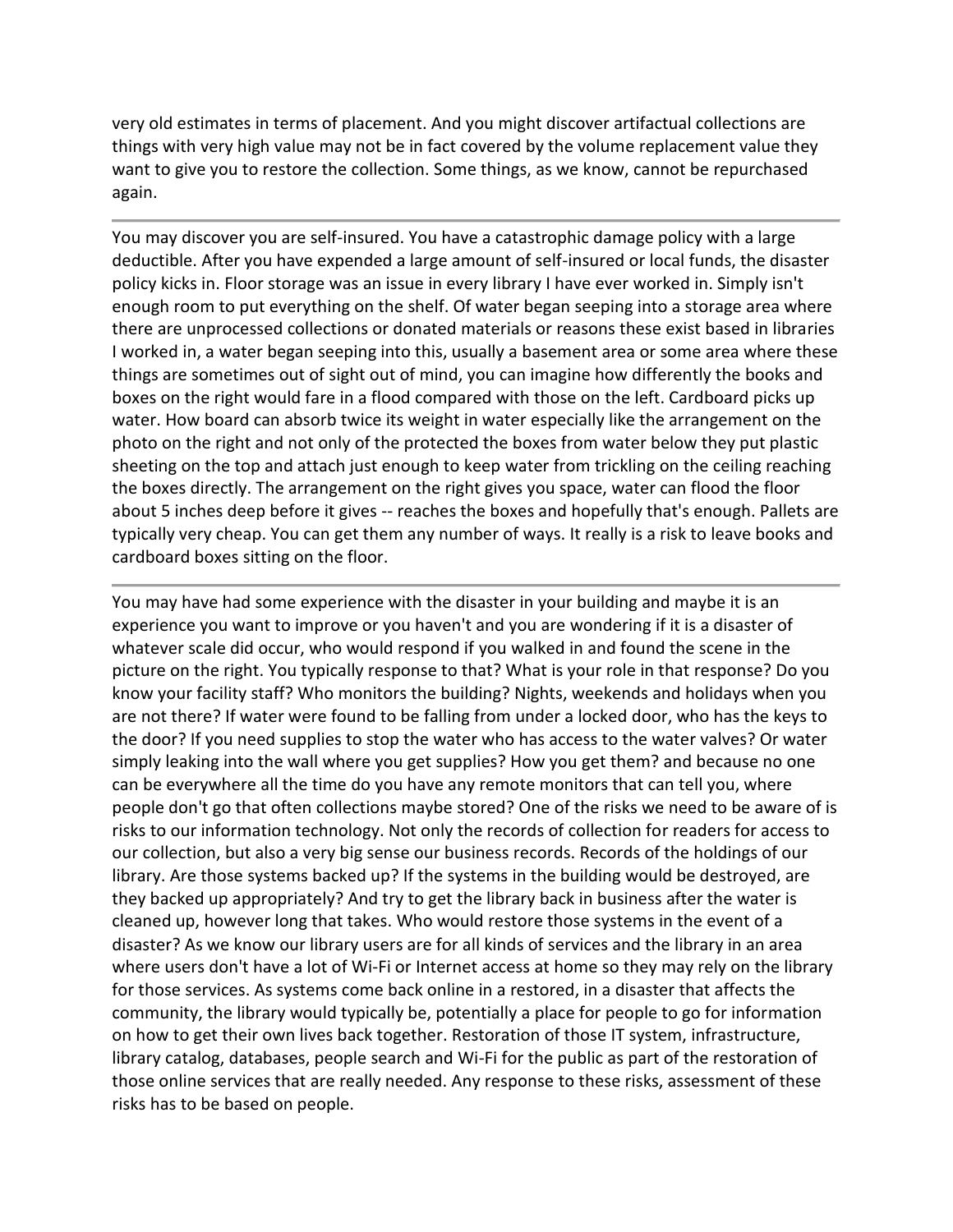People on our staff, once you assess the risk to the building, to the collection and how well for the good or how will not your organization typically will respond to those risks. The best way to assess, document and plan a response to those risks are the people you have around you in the library. Forming a disaster preparedness, response team, is an essential part of mitigating all those risks. Communication is really the key. It is not something you can do in your office by yourself. Engagement is something that is essential, with all the stuff in the building, with the administration, services and security come all those people are essential to the success of your response plan. They are the eyes and ears, security and services like that, custodial services, are essential to be your eyes and ears and a part of the building and you don't typically go to, and access to the building when you're not there. Get to know them and involve them in your plumbing. Build as much administrative support as you can. For developing a response plan. And the best way to do this is do a walk-through, introduce staff to the building and what they know about certain locations that may have issues you may not be aware of. And worked in library buildings for storms were found leaks that typically this window leaks when a storm comes from the direction water comes under the basement wall when it rains consecutively in the fall for a number of days. Do a walk-through of different people, to a walk-through, go through some of the checklists of risks I talked about earlier and the need to have a response plan try to make the case for the issues repaired at the next storm will likely come first before those repairs were done. Going over the checklist we've been talking about the building type, roof, location kind of storms you're likely to face WHETHER the floodplain, leaks drainage high humidity collection stored in the basement any materials directly on the floor collections close to large windows and essential collection items be inventoried in the catalog further documents that's your proof of loss your proof of insurance what you need to be insured for. Are your IT systems backed up and restorable? Hinder the building and collection areas monitored not just by security staff but do you have a particular need in an area when you got a collection stored in a remote location where you don't go that often if that situation were to have a flood from a disaster, how would you know and there are mechanical systems you can have installed that would automatically follow you if it situation, or notify you of those situations would arise.

When you have assess your risk you can make a list of the things you need to do to respond to those risks. This will typically include monitoring WEATHER, planning for the results of the storms, your risk assessment may not top of or may keep you awake at night. But the important thing is to document those risks and respond by developing a response team developing contingency or response plans and sharing those plans with your administration and support networks. And I am emphasizing this again on purpose. This as disasters happen frankly outside normal library hours, security and building maintenance may need to call you to inform you of the situation. Make sure they know how to reach you. One of the important things in a risk assessment plan is an accurate telephone tree of who you can count on to be responders. Who's going to help you assess damage to a collection or help clean something up where collection is involved. The telephone tree should be essential, essential that we type things and create things online. The last thing you want to have happen is have a disaster preparedness response and recovery plan which we are proud of but it is stuck on your computer at work in a building without power. You want to have a paper plan at home with you, you want to have it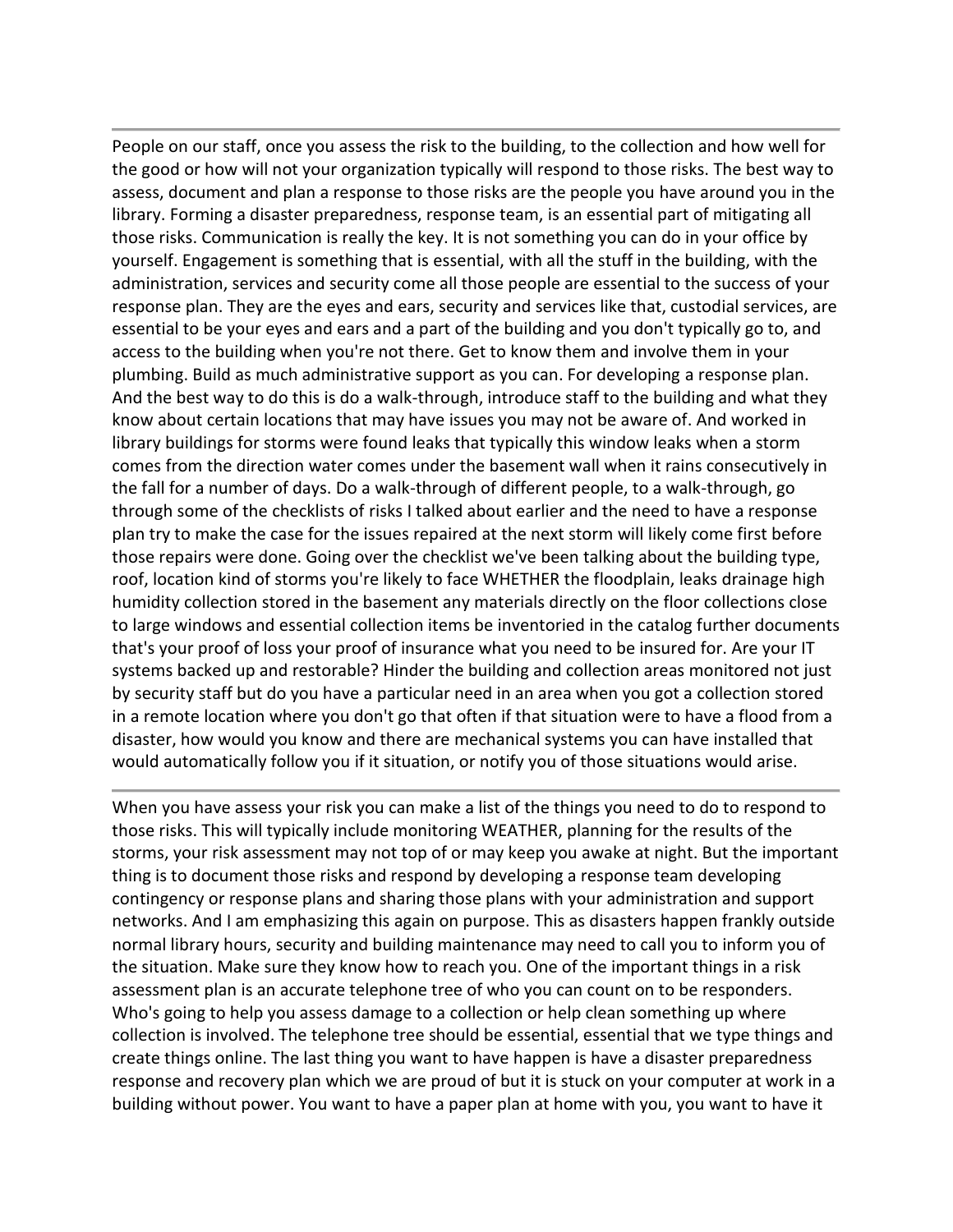accessible and you probably want to have more than one copy out there with your staff that are part of your response team. And it should be somebody's job on that response team to monitor the weather and to raise the level of awareness among members of the response team better weather event is occurring or disaster will likely occur. Here is a checklist of typical supplies you might need. The list of very common ones. I don't recommend that you go out and stock lots of this. However, I do recommend if you buy any of this that you invest in plastic sheeting and duct tape. In the 25 years of my career, duct tape and plastic sheeting have been a preservation library and's FRONT. Because if you can protect an area where water might come in or get to an area where water is coming in on collections it is faster to cover them in plastic than to try to move the books. And, because disasters ever happen when it's convenient, and you might run out of supplies you have on hand depending on the scale of the emergency, it's good to have some acknowledgment by the administration that you might have to spend some funds outside of normal working hours up to a certain level of expense approval. Through credit card or some way you can spend your own funds to get reimbursed it's good is good to let you know this part of your planning this might be a situation.

If books get wet, if materials to get wet, it's good to simply plan for the space where you can set up tables or have an area on each floor where you could dry them. Paper towels are great to interweave into books to help with out water. In an area in the building where humidity increases due to the HVAC system being off for a while it's good to keep the air stirring because mold spores don't like fast-moving air. There is the supply checklist and again plastic sheeting and duct tape are more likely used. These are three examples of plastic sheeting being set up in the collection space due to water coming out of the ceiling. WHETHER a storm or mechanical issue really doesn't matter, water will find its way into the building from the roof, windows or door seals or through basement and it will find the lowest level possible if already in the basement has got nowhere else to go but if it comes from the roof you will be amazed where that water will end up and it will find a path out of the drop ceiling or out of the ceiling onto collection materials and it will have picked up lots of dirt, rust and other things on the way and usually come out of the ceiling quite grimy and will stay materials and soak them. Having something you can grab really quickly and put over stacks, tie it down with duct tape goes a long way to keeping things dry and safe. I mentioned data loggers. Data loggers are used a lot of libraries for temperature and humidity. There is also different kinds. This is simply one brand, I'm not particularly recommending this over any other. There are ones that keep a certain amount of data that you can download and see what the temperature and humidity has been over a 24 hour period or certain amount of calendar days. There are some that have very sophisticated reporting where if the temperature and humidity go beyond certain setpoints, they will automatically, through a Wi-Fi system or computer network, sent a warning to whoever you have set up on the system to receive warning. If there are data loggers for temperature, humidity as well as water ingress, there are loggers that have a sensor that can be put on a the floor where water may come in and again you can have in a reporting system of these loggers depending on the design and set up, so you would receive emergency warning that water was coming in. This keeps you from bad surprises later. Also the locker will document the date and time the incident occurred. Also good data for insurance purposes. I've got a request to show the supplies checklist again. I apologize I didn't click advanced or clicked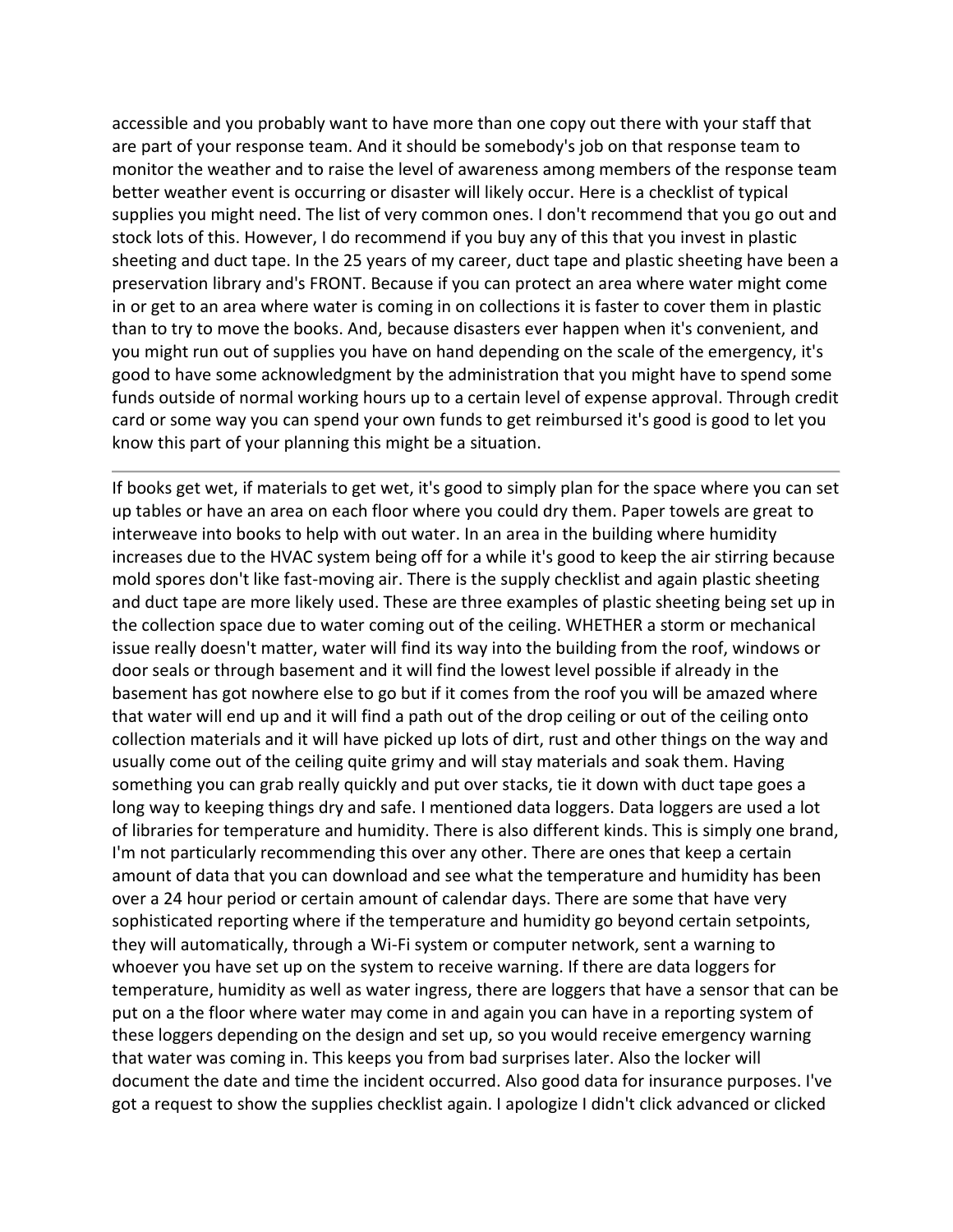it and realized as I was talking it didn't advance. We can go back to it at the end if you would like but there it is again.

This is something custodial services usually has. I know you all know what this is, this is not high-technology we probably all have one at home. Frequently this is a better way of removing water from a floor than a mop. The problem with the mop and bucket tends to be squeezing it out, taking it somewhere else to dump out the water. A lot of commercial wet dry vacuums have, you can attach a hose to it you can feed water directly into the drain or into the sink. They tend to remove with the water because you don't have wet mops around which have to dry out and for the mop to dry out get the humidity back into the air which could potentially cause more mold. So, the vacuum tends to just get the water out of the air off the floor and keep it from evaporating into the air air circulation and dehumidification are essential to keeping mold from developing and blooming after a flood or any kind of water that's got it into the building. I don't typically recommend setting up a home type dehumidifier in a flood situation because the amount of water typical dehumidifiers we can buy at Home Depot are only capable of removing a very minimal amount of water from the air. Been somebody has to monitor it to keep emptying it. What you tend to find is it runs wide open for days somebody has to keep emptying it and it's not really up to task. Drying the floor as much as possible with a wet dry vac , keeping the area open putting fans to keep air stirring is the best way of preventing mold from developing in those areas. As much as it might seem like it is a lot of work to keep the air stirring, making sure water doesn't build up, humidity doesn't spike, try to treat material that suffered a mold bloom, concerns we have today of allergies and what kind of effect handling those materials might have on the public. People with compromised immune systems and other asthmatic and respiratory issues, to say nothing of COVID-19 were that is a concern for all of us as well. Better to keep things dry and not risk a mold bloom. It's time consuming. I mentioned earlier if folks get wet one method is to have ordinary disposable restroom paper towels which you probably have in stock anyways, interweave them into the book to work out water. When they get wet set them aside to dry and reuse them or dispose of them however you need to. This is one way to remove a moderate amount of water from a book. Of course the old, traditional tried-and-true methods standing books upon their own and naturally opening the pages to form a fan does allow air to get into the book and try it out from the spine, the gutter, all the way out. Having said all about this, you and your staff responding to a disaster, it's very, very important you establish what the limits are. You know your staff, you know your situation. You know your administration, you know your own liability. Nobody is expected to injure themselves or be a hero in this situation like this. The response and recovery plan should have definite limits that you communicate as to what you can be expected to handle. Extreme damage to collections, books that are absolutely floating in water by the hundreds, is not something ordinary library staff typically can handle. The building environment maybe too compromised. You may not even be allowed back in the building for some time. Mold and other issues maybe a situation beyond your ability to control. One of the reasons for setting those limits is that you can try to arrange service contracts for disaster recovery and response services. Disaster response and recovery services. Plenty of commercial firms out there that do this as part of their business. There is lots of data you can find about libraries that abuse the services to great success. The reason I mentioned insurance earlier is the frequently -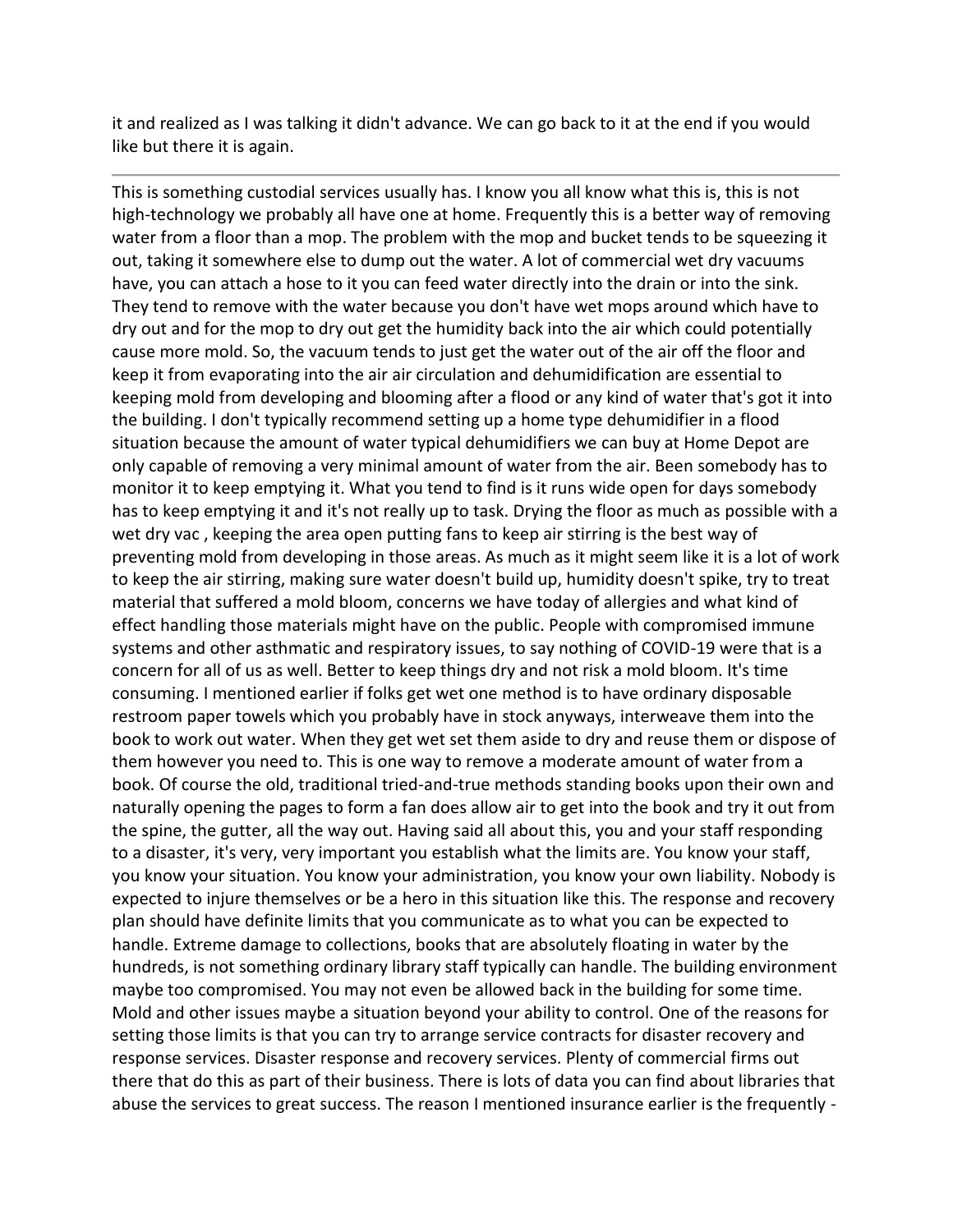- contracts can be developed in advance where you develop a policy with them or contract with them. Services can be paid for by insurance, by the catastrophic insurance policy.

to give a picture of what I'm talking about in terms of scale,, I mentioned, we all know dehumidifiers we typically have a home. The large machine on a 5-ton trailer is a dehumidifier. This is the kind of dehumidification needed for building a house incurred a huge amount of water, soak materials, so carpeting trying to dry. One of the tubes is out the moisture laden air, goes to the system. The water that comes out is pumped out through the system dry air is blown back in little things with big impact. Your library has risks. All sorts of risks due to the age of buildings, locations, systems. Collections inside, because of age, value, vulnerability. All these things go hand-in-hand. Processing at risk is a major part of knowing how you are going to fare, how you will come out if a storm damages windows, compromises the roof, water falls on collections. What you want to do is work with your folks to figure out what a reasonable, documentable plan, a tangible plan you write is a document and print and share with folks, you get administrative buy-in and get buy-in from your security and building services people and that you have their buy-in and support that they are part of your team, too, to respond to risks when weather threats arise. Somebody needs to monitor the weather. This plan needs to be ready to go up into effect should a weather event compromise the building and create a flood or other issues. The team should be able to communicate without team to call them into action and they should all be aware of what the limits are in terms of safety of what they are to respond to and not respond to and that team needs to follow the lead of first responders and other security people who may deem them in fact that the library simply not safe for anybody to go into until the power has been turned off or other things have been dealt with. Communication, knowing who all is part of this group and available are aware of each other, and have met with each other before the disaster is essential. While you are cleaning up the disaster responding to it, you need to document the recovery effort. I would recommend a digital camera, take pictures, if you are discarding deteriorates materials you deem to damage get a record of what you are discarding. Say those photos, make sure there is backups. Communicate with the administration and your superiors in any kind of way that communicates your recovery effort was on target. You met and responded to the disaster and did what you could in here is the effort of what you were able to do. Then you need to keep track of the supplies you've used up in the disaster. Make sure they are cleaned after used so you don't find Stillwater in the vacuum a month later and after the disaster, everybody needs to sit down, on that response team, and have a group chat about what went well and what didn't. Did people know what they were supposed to do? How was effective -- how effective was the plan? Was there additional training people might want to participate into learn more about the response and recovery effort? Are there additional resources you don't have? the concluding event is the planning for what worked well, what needs to change. Of something didn't work well and you are back to preparing for your next disaster. These are all effective things that you can do to assess your risk and plan appropriately to ensure that the little things that you do have a big impact. I believe we've got time for questions. Joe can help me.

Thank you, David. Great webinar. Lot of information. Let's see, Diane says I would like to show the recording, I know will that be possible yes no problem anybody can attend the webinars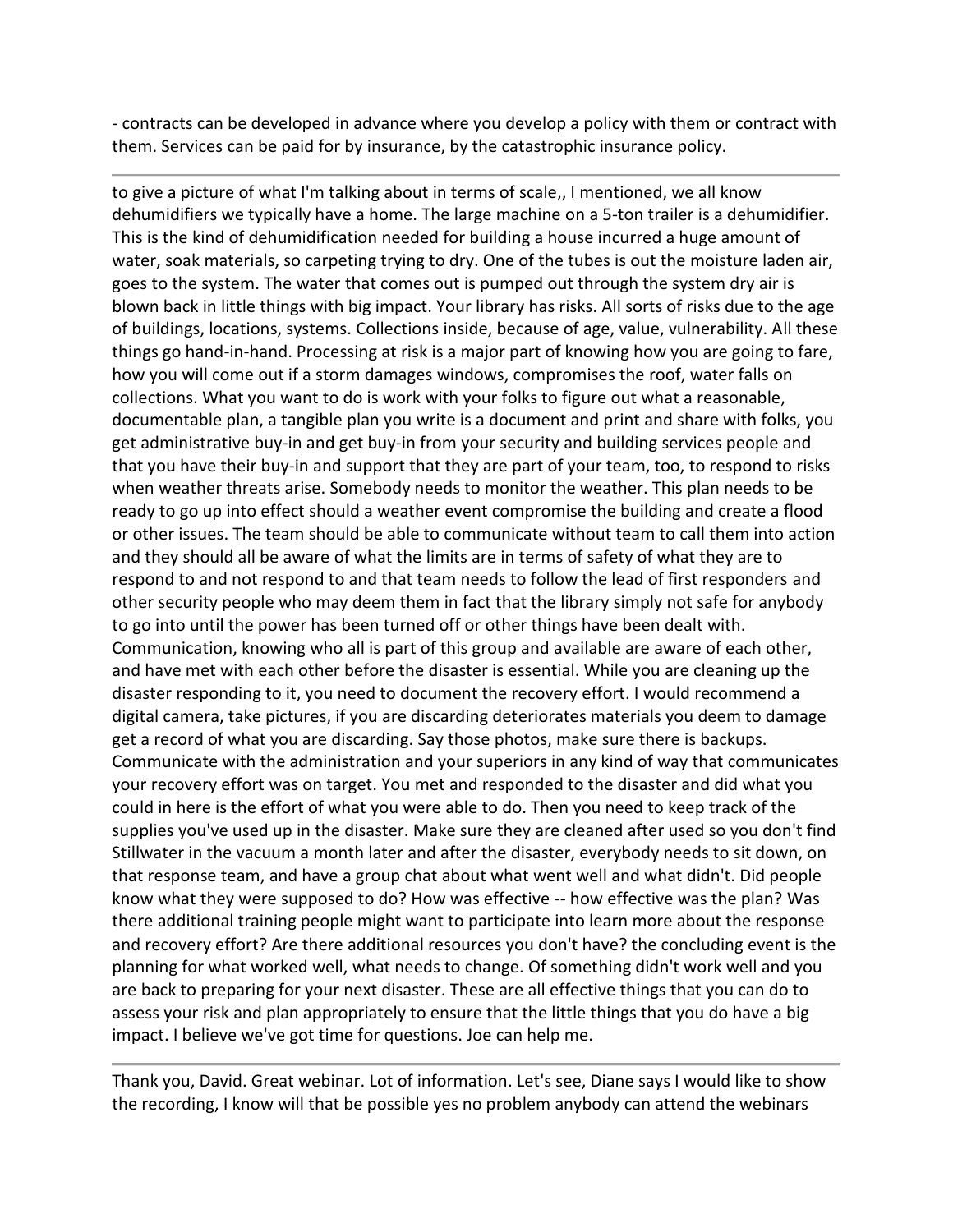anyone can do the recordings. The whole webinar recording will be available tomorrow or Monday at the latest. Download there e-mails you can share. Jean says, in one of life's ironic situations I said my living room in Puerto Rico for this webinar while watching 40-45-mile an hour wind gusts from Tropical Storm Isaias. Leaving Puerto Rico and the Dominican Republic. Interesting. Sarah just mentioned the programming reported yes it will be e-mailed, you get the slides e-mailed to you and the recording will be up tomorrow. As Cory mentioned. Thank you. Kevin mentions going by category they must be monitored constantly that's interesting concept. Yes always see these levels wondering how true they are.

He is correct they don't typically stay at a level. They start out come the All-Star out of one and they dramatically increase depending on the strength of the storm can diminish or decreases the usually hit land. But there have been quite powerful ones that started out with category one and went all the way up to scale.

Sheila says slides are not appearing is this a problem for anyone else? I hope you so the slides, Sheila? They will be e-mailed as I mentioned earlier. Jane mentioned, FEMA has an app which will send emergency alerts in a number of situations to your area that allows you to add multiple locations and to switch to Spanish. And then Jane gives a link to the mobile app. I don't know if you're aware of that?

Thanks she says she didn't realize that was a practice outside of the military. Please show the supply chain again. Vicki said it is also a good idea to take before photos and videos of collections on a good day, then take video photos of the disaster for insurance purposes. That's excellent, interesting. Sounds good, good advice.

Documenting things the way were before the disaster struck sounds good.

Eleanor mentions as a mold cleanup contract something you pay for regularly over time you set up anyplace just in case of damage defense? Good question.

In my experience usually you can do it one of two ways you can either have the disaster and reach out to a company and say please come in and clean this up. It is likely better to have some sort of arrangement or contract ahead of time so that it is a more automatic process. When you talk to the company they know you are. In my understanding how a couple of libraries have done that -- I should back up and say the way the library stated they were selfinsured up to a certain amount of money meaning that it was like a giant deductible. The library system or city government or university paid for a certain amount of upfront cost. Of the cost exceeded a certain amount, catastrophic insurance policy would kick in and the disaster recovery service which included the mold abatement if bold did occur came out of that insurance. That is part of the insurance coverage the disaster response as part of the insurance coverage built-in.

Interesting. Is the twice a year cleaning because there has been previous mold blooms? I don't know what that is referring to exactly really, you made.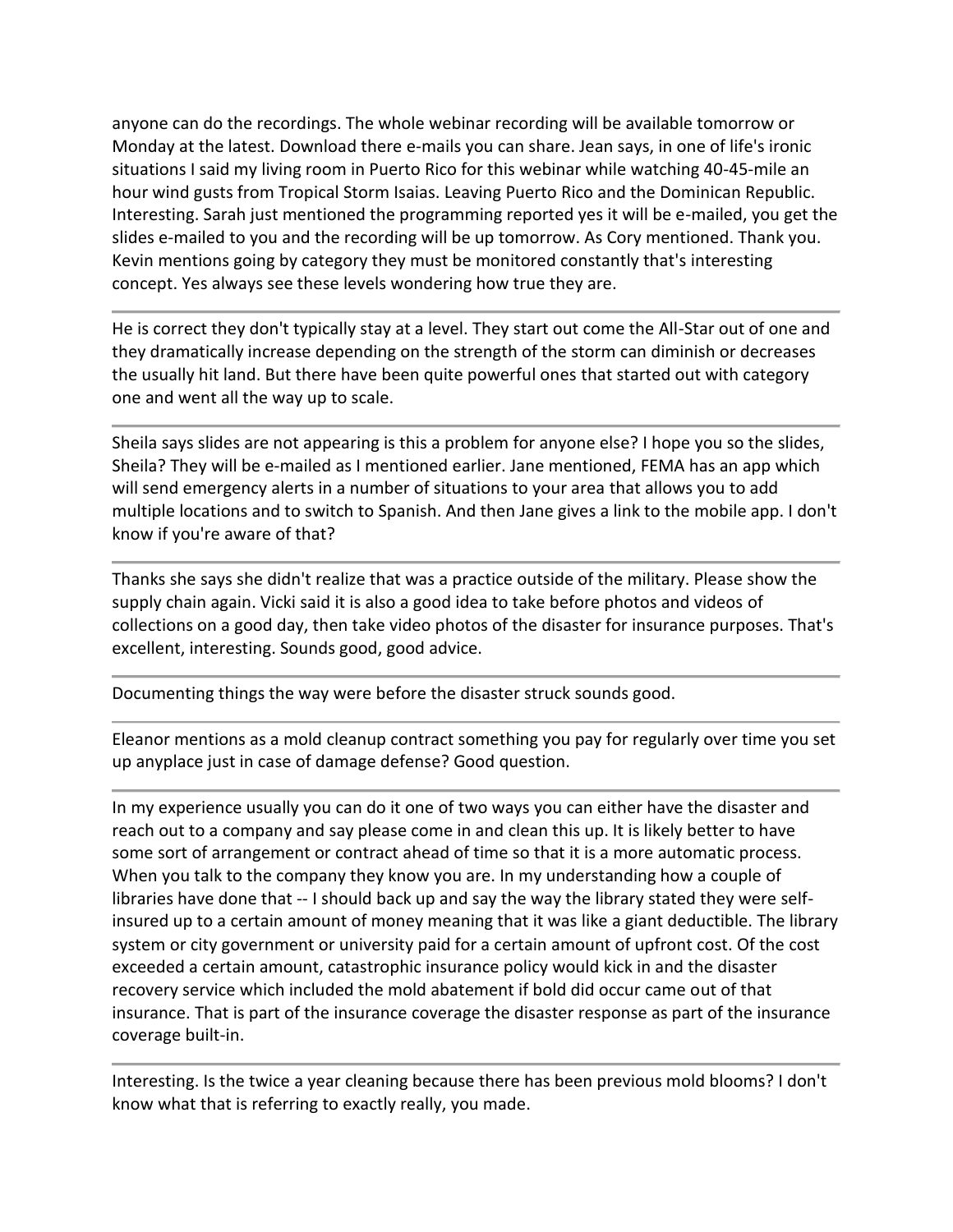Something I said that wasn't quite clear.

Could you clarify the? Eleanor?

[ Indiscernible--low volume ] thank you for the great information.

Sorry I was just reading it as part of the exchange she had twice your mold cleanup.

Okay.

Pamela says to Jane our heart goes out with you and your colleagues in Puerto Rico watching Tropical Storm Isaias, in Charleston, South Carolina. We divided staff in the team to prepare for hurricanes, each team is a classic sheeting and duct tape and other supplies to secure pins are checked each year. Like one of those go boxes or go bags.

That is excellent planning. It's great and I'm glad you got the space to prepare and store those.

I'm also in Charleston watching in too. People's questions coming. The satisfaction survey in the chat box, please, please fill this out. If you would. Quick question looking at putting the paper towels in between the pages of a book and standing them up after the process what kind of condition are those books? Can they ever lay flat again? Are they readable the just bulging?

Depends a lot on the paper itself and how much water it soaked up. The paper is never going to look like it did before it was wet but the best you can hope for there is a bit of swelling in the binding. Hopefully it will lay flat it may take a bit of time.

## Press them down?

After they are dry some people do press them that you want to be sure you've got all the water out otherwise your level two leave mold in the book or something like that. In case of some type of paper, clay coated paper sticks together if wet and will block the book into a brick. You want to make sure that clay coated paper is thoroughly dry before the book closes.

Vicki comes back, a book preserver I can say they will be don't press what.

Don't press them went.

They won't dry right and there are other issues that can happen if the binding is swollen pressing can break glue and stuff.

Elizabeth comes back. We've been able to re- fold the plastic sheeting in use over again. My library is next to the river, in Tampa Bay. All the comments coming in here. How long does it take, how long does it typically take to recover from a major disaster?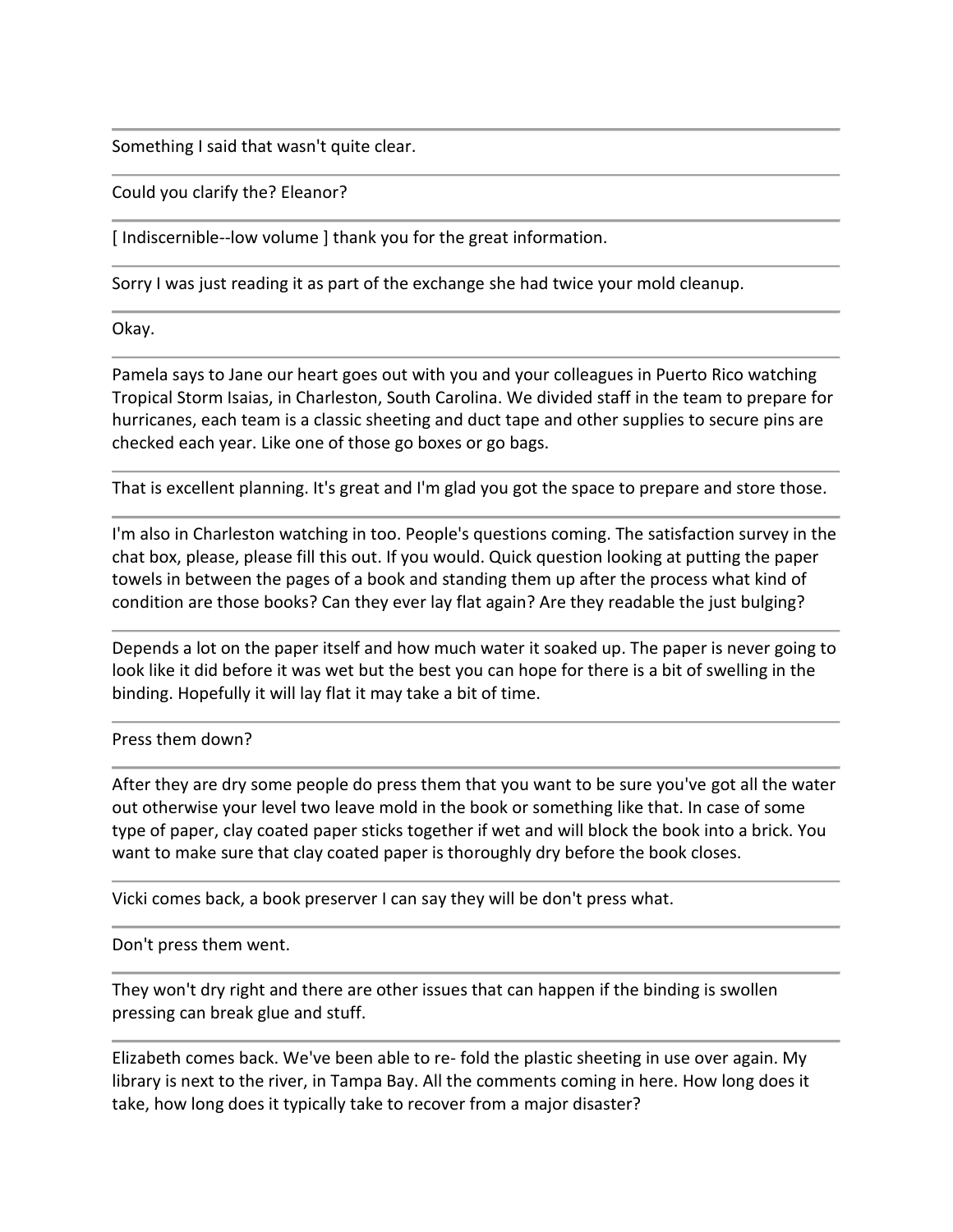Jane is still recovering. It can take years. Talk about recovery it's good to keep in mind as was pointed out the collections are never going to go back to exactly the way they were even if you successfully dry them, have some of them down, the evidence of the damage is always going to be there. You are simply keeping those collections available to readers putting them back faster than you could more cheaply with less expense than you would if you could replace them.

Good point Deborah makes the question, what about crazy wet materials? Is that no longer recommended?

That is recommended and maybe I should've said that in terms of what severe situation was and the amount of materials. If you have books by the hundreds that are completely soaked you need to reach out to the disaster recovery service. You can wrap books to keep them from individually sticking together putting them in a freezer to stop mold from blooming because mold doesn't continue to grow in freezing temperatures. The book will turn into a brick in the freezer, but it buys you time so you can plan for what to do and assess those collections and see if you want to go to the process of going ahead and freeze drying them. That is a process where the books are frozen in a vacuum the vacuum is pulled the water basically goes from being a solid to a gas without going through the liquid phase. But is is expensive.

Very interesting, David. Do you ever get a situation where somebody says I'm going to take out the pages of this book and somehow preserve them from readability or the binding or something of that nature? Something happens on occasion?

I have not known not to be a thing that was done to collections, no.

Interesting. Keep those questions coming. We can go a little bit longer I will go into my wrap up comments but please keep the questions coming and have David answer them.

I was going to say go ahead if we run out of time you can always come up, contact information on the screen. You can reach out to me individually.

We can go a little longer. First I'd like to thank David for a terrific webinar. I learned quite a bit I am sure the audience did also. Thank you Cory holder, for a great work in tech support keeping everything running smoothly. Don't forget our upcoming webinar probably the only silver lining of COVID-19 is we do more webinars with higher registrations and higher attendance. We've got nine webinars for August. Tuesday August 4th, titled regulation, regulation, read all about it. You will receive notice of all of our upcoming webinars when announced. Sign up for events, email at FDLP.guv at the bottom of the homepage you can view the calendar and other events, access it has webinars from the webinar link to a web form to present at the FDLP Academy. I'm sure many people in the audience can do a great webinar on any topic related to the FDLP and government information. Core is also going to put in a section on our training repository and you can access this webinar tomorrow just about every one of our past webinars. Give that a look . Let's check back and see if we have any questions. Here comes Vicki. In relation to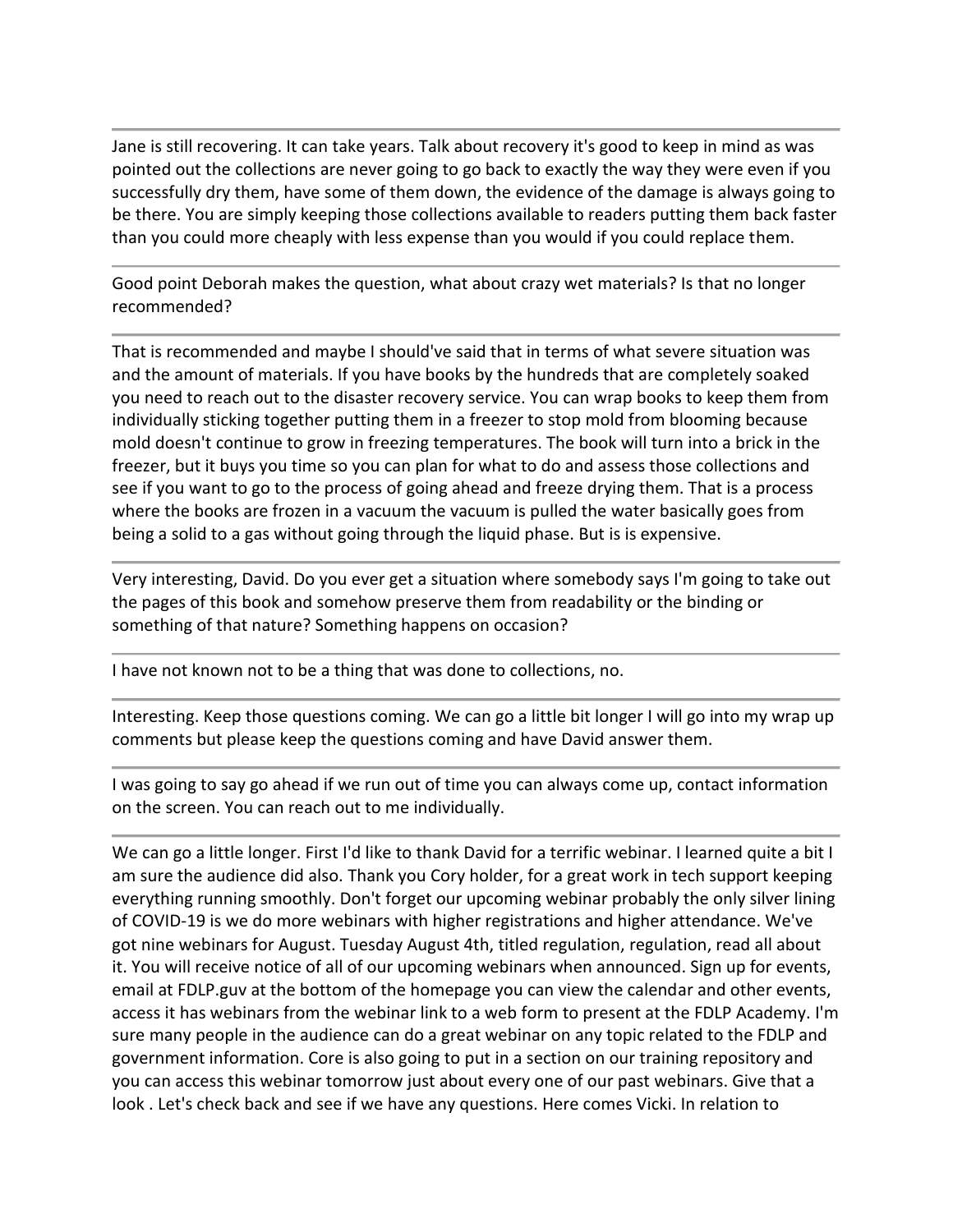pressing you can press them with milk cartons filled with sand or lead Chartres or lead shot. It becomes part of the history of the book newer books with clay coated pages are absolutely lost to know anything about it? I don't know if you have any comments on that, David?

Knowing where your collection of picture books are, your National Geographic kind of books with photographic quality pages to them. The images put on paper, essentially finished with a lot of mineral clay. When that gets wet it turns into a sticking plaster and frequently it's very difficult to recover those.

Elizabeth makes a comment remember the disaster of the University of Hawaii, government documents located in the basement, total loss. Sorry to hear about that. That is sad.

That was before I came to GPO but I was aware of the still sad to hear about.

Jane makes the comment what is the largest disaster you responded to and what wins and losses did you discover debriefing afterwards?

If you don't mind a bit of a story, it was the failure of mechanical system during renovation. University campus , heated by municipal heating plant, high-pressure steam pipes that go underground protected in multiple layers of cladding that reached the building with steam goes into a heat exchanger and the hot steam is condensed and air from the building is pulled through that heat exchanger to provide warm air for the heating to the building. It also provides hot water for the restrooms, sinks and things in the building. The University was in the process of repairing these pipes. They had reached their life expectancy and a construction crew had dug down into the ground, taken the first layer of cladding off in a service tunnel and the service tunnel went directly into the air handle air handler into the basement of the library. Apologize for the long story but I have have to set this up so it makes sense. In a very cold December night, where they thought they had everything covered up it began to rain right about just above the freezing point. It's pouring rain outside about 35 or 36 degrees the cladding is off the pipe the pipe is still active with high pressure, high temperature steam. Unfortunately cold rainwater got under the covering and started trickling over the pipe and it could not stand the cold temperature on one side and intense heat on the other in the pipe fracture and high-pressure steam the resistance up to the corridor into the air handler and still filled multiple to multiple levels of the library with saturated steam. And I was called at 10:30 Good Night, jumped in the car and raced to the scene and it was really surreal. We could not see because there was so much fog in the building. Things were absolutely getting soaked essentially the steam was creating such a thick fog right up to the ceiling condensing it, raining inside the building.

Oh my.

Power systems were shorting out because of the high humidity. It was chaos. Things didn't work, couldn't get the steam shut off. We were trying to pack stuff up and get it out of the building. We rushed it out, by this time it's snowing, so we got things boxed up in the chaos in